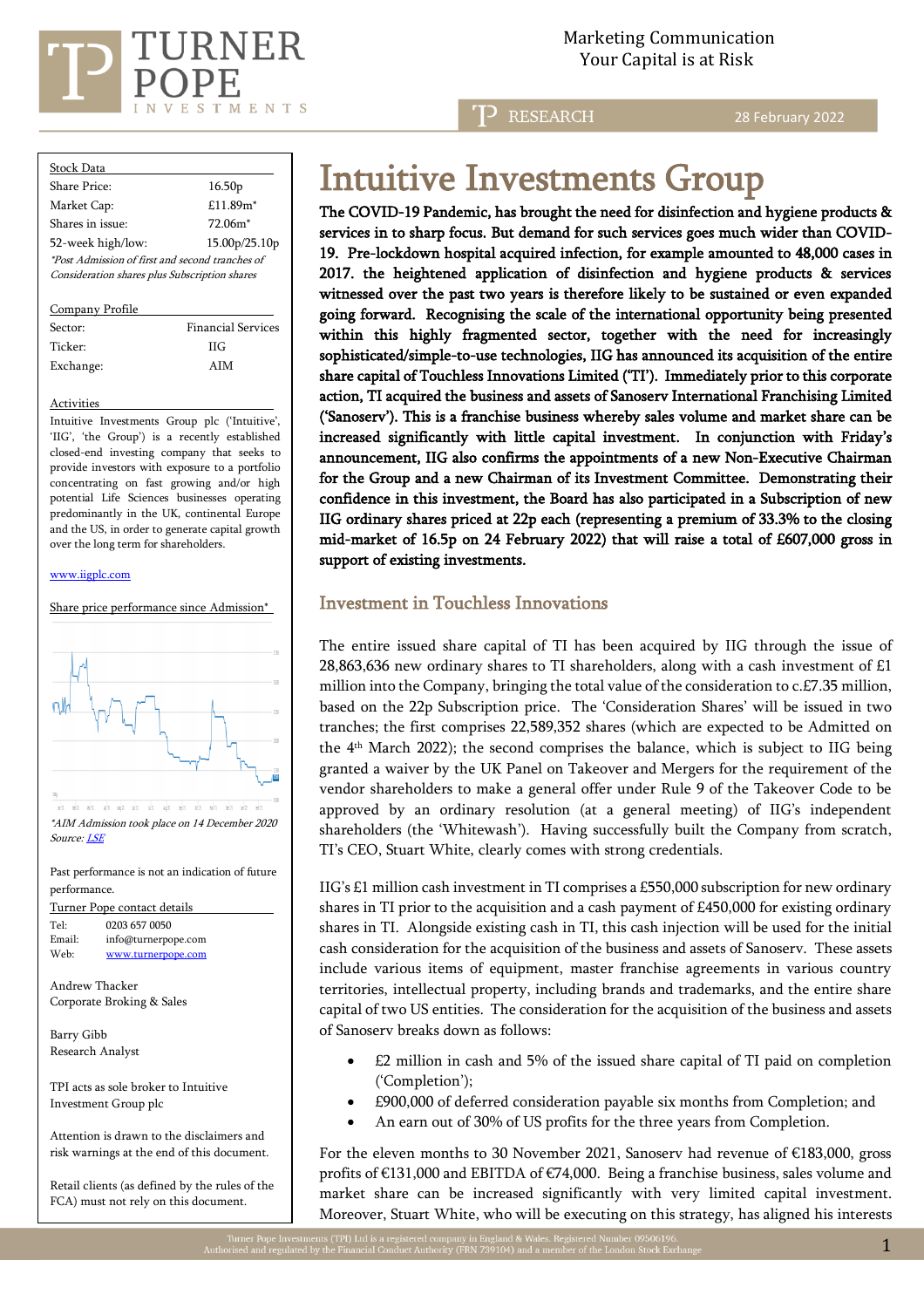

T<sub>2</sub> RESEARCH

28 February 2022

with shareholders by leaving c.£1.45 million of cash in TI as part of the initial consideration for Sanoserv. TI will not be consolidated as an IIG subsidiary, but instead be held at fair value on its balance sheet with any revaluation being shown through its profit or loss in accordance with IFRS 9 'Financial Instrument'.

## Existing revenues and profits

Touchless Innovations wholly owns Touch-Less Hygiene UK Limited (together the 'Touchless Group' or 'TG') which was incorporated in April 2005 also by Stuart White. TG's unaudited management accounts for the year ended 31 May 2021 produced revenue of £3.5 million, pre-tax profits of £1.12 million and, as at 31 May 2021, comprised net assets of £1.0 million (including £1.0 million of cash). For the seven months to 31 December 2021, the Group had revenue of £2.0 million, pre-tax profits of £628,000 and, as at end-December 2021, held net assets of £1.54 million (including £1.37 million of cash).

## Core disinfection & hygiene services technologies

TG is an established franchise business providing disinfection and hygiene services, primarily through its core technology of spraying and fogging. TG has entered into a master franchise for the UK with Sanoserv International Franchising Ltd., a Maltese registered company. Sanoserv offers an international disinfection and decontamination franchise opportunity, using a revolutionary complete touch-less disinfection technology under the name of Sanondaf UK ('Sanondaf'). Sanondaf has earned its reputation of being an infection and control specialist service provider, by delivering a medical grade dry disinfectant fog, which is capable of rapidly eliminating surface contamination, airborne infections and eradicates 99.99% of all known bacteria, mould, fungus and viruses, including amongst others scarlet fever, slap-cheek, influenza, H1N1, E-coli, Norovirus, Salmonella and Hand-Foot-&-Mouth. Sanondaf also disinfects by using an electrostatic process targeted at areas which can be difficult to access. This technology wraps around and clings on any object for complete disinfection and can be used both indoors and outdoors. The process is environmentally friendly, guarantees a total area coverage whilst being non-corrosive and non-toxic.

TG in turn has entered into a number of regional franchise agreements with a number of franchisees. Both directly and through its franchisees, TG's customers operate in a wide range of sectors ranging across healthcare, transport, government, oil & gas etc. and include organisations such as the NHS, Network Rail, and various marine, life sciences and energy companies. The large and expanding global surface disinfectant market addressed by TI was valued at US\$4.54 billion in 2020 and is expected to expand at a compound annual growth rate ('CAGR') of 7.7% from 2021 to 2028 according to Grand View Research.

## Key Products - A leader in touchless technology

Sanondaf is a leader in touchless disinfection and decontamination services. It utilises three unique forms of advanced technology and tailors its approach to each job to ensure maximum efficacy is achieved and that treatments are applied safely, in a manner and time suited to the needs of its clients. Its two key products for disinfection and a patented disinfection solution are as follows:



#### SanoFog - Fogging Disinfection

A medical grade Fogging Device developed around a heating and ionising turbine that sprays the disinfectant liquid transforming it into a dry fog. The droplets fill the room and are drawn into every nook, crevice and corner, reaching surfaces that regular manual cleaning and disinfecting cannot access. The SanoFog assures a homogeneous distribution of disinfectant on all surfaces of a defined space, reducing the risk of cross-contamination of infectious diseases associated with using manual cleaning methods. It is safe for use around all electronic equipment.

#### SanoStatic- Surface Disinfection

This Electrostatic Device we use is an electrostatic spray disinfectant system featuring a sprayer nozzle that adds an electrostatic negative charge to the disinfecting solution. The resulting disinfectant is super attracted to surfaces and it actually surrounds and clings to the surface it touches.

Source: Sanondaf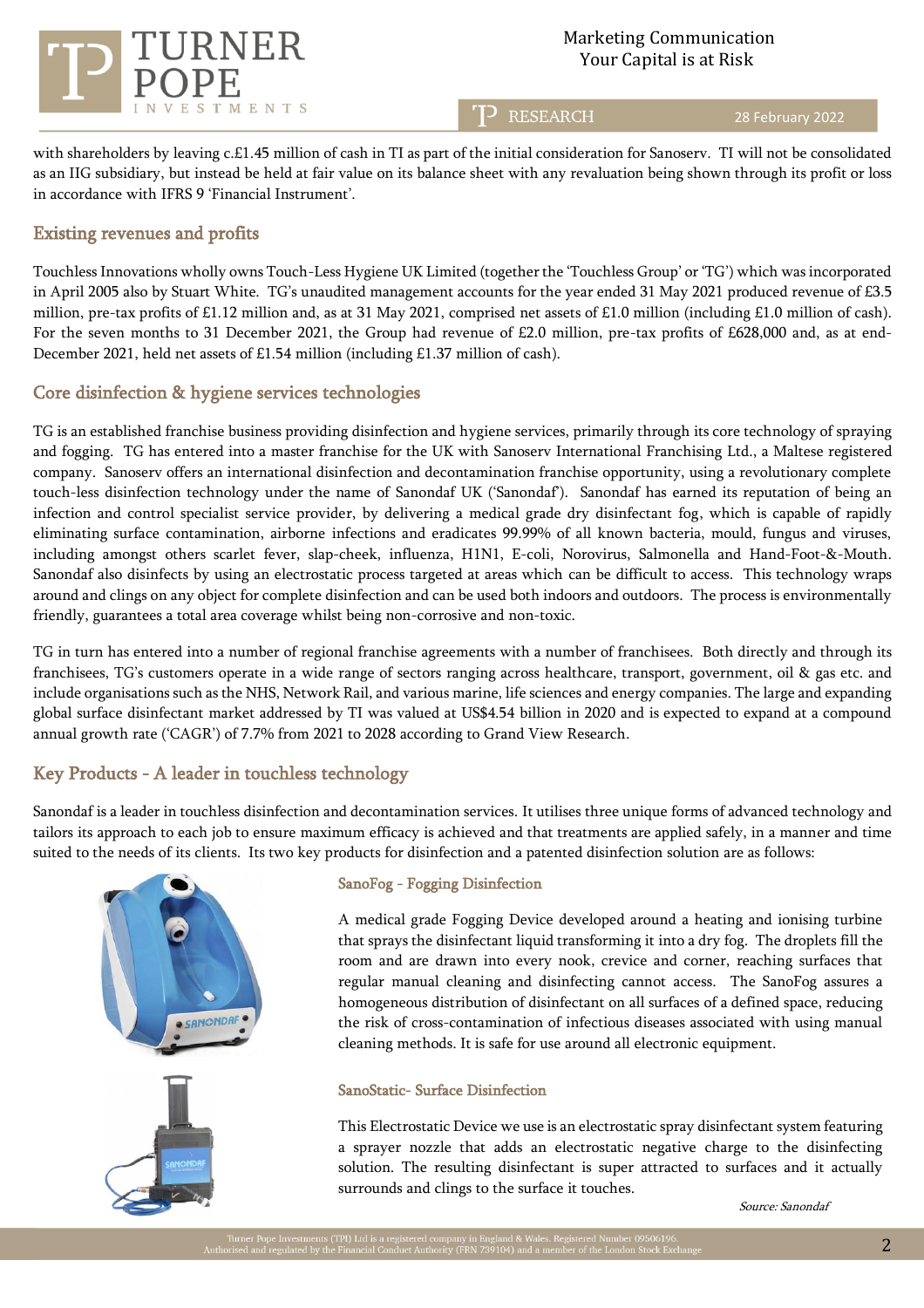

TD RESEARCH

#### SanoChem - Patented Solution

This patented solution is a highly effective disinfectant which eliminates almost all harmful germs and bacteria, including unicellular and multicellular eukaryotes. Capable of eradicating 99.99% of such elements, without causing any harm to humans, plants, animals or the surfaces it treats, Sanochem has been proven to effectively eradicate over 280 pathogens including MRSA, C-Diff, E-Coli, Norovirus, H1N1 and H5N1 (flu viruses). The disinfectant solution is a stabilised Hydrogen Peroxide (H2O2) and Silver (Ag) which, upon application, breaks into water  $(H_2O)$  and oxygen  $(O)$ . The product is a completely biodegradable, non-corrosive cleaning solution and, as a dry spray, leaves no residue. It is an approved hospital grade disinfectant, safe for use in operating theatres and also approved by the Civil Aviation Safety Authority ('CASA'). SanoChem solution is manufactured to ISO9001/13485 standards.

#### Offering a distinct competitive advantage

Sanondaf is a leader in touchless disinfection and decontamination services. It offers expertise covering containment rooms, sealed containers, instruments & equipment across all surfaces. Such processes are provided through its infection prevention and control ('IPC') teams can be used to decontaminate biological safety cabinets, fume cupboards, cold rooms and freezers, as well as in ventilation/air handling units. They are, for example, currently used by a number of NHS Trusts, including Greater Glasgow and Clyde, Lothians, Forth Valley, Fife, Dumfries and Galloway. One case study details a project where 400 rooms received a hydrogen peroxide vapour ('HPV') treatment in acute care. Sanondaf's offering provides a number of distinct competitive advantages:

- Reduces disinfecting time as the process takes only a few minutes to cover an entire room/area.
- Spaces of up to  $20,000m^3$  can be successfully treated in a single application and can be applied in areas where bleach, steam cleaning etc. cannot.
- Offers a more cost-effective solution than traditional disinfecting processes and methods.
- Poses no harm to humans or animals and is non- allergenic while also effectively eliminating undesired odours.
- Being effectively dry, it can be used on electronics and in lower concentrations than other HPV competitor products.

## Competitive positioning

Sanondaf UK addresses many sectors and also offer a specialist division providing disinfection and decontamination services to healthcare and science sectors. A rapid response time to site of six hours from call-out is available, providing services for emergencies or when urgent decontamination is required due to equipment failure or servicing:

| <b>DUMONUME D'IGLECT DECEDIO</b> |  |                               |  |  |  |  |  |
|----------------------------------|--|-------------------------------|--|--|--|--|--|
| <b>Assisted Care Facilities</b>  |  | Gym and fitness Centres       |  |  |  |  |  |
| Veterinary Hospitals             |  | Office and work environments  |  |  |  |  |  |
| Schools and universities         |  | Hotel accommodation providers |  |  |  |  |  |
| Children's nurseries             |  | Restaurant catering industry  |  |  |  |  |  |
| Transportation                   |  | Farming and fisheries         |  |  |  |  |  |
|                                  |  |                               |  |  |  |  |  |

## Sanondaf's Target Sectors

Source: Sanondaf

#### Selected International Competition in the Decontamination and Hygiene Sectors

| <b>Selected Sector Competitor</b>    | Franchise | Industry<br>Dry Fogging |  | Electrostatic | Turnaround  |
|--------------------------------------|-----------|-------------------------|--|---------------|-------------|
|                                      | Model     | <b>Breadth</b>          |  | <b>Spray</b>  | <b>Time</b> |
| Sanondaf                             |           |                         |  |               |             |
| Ecolab (NYSE: ECL)                   |           |                         |  |               |             |
| Steris plc (NYSE: STE)               |           |                         |  |               |             |
| React plc (AIM: REAT)                |           |                         |  |               |             |
| Northern Decont. Solutions (Private) |           |                         |  |               |             |
| Ecocleen (Private)                   |           |                         |  |               |             |

Source: TPI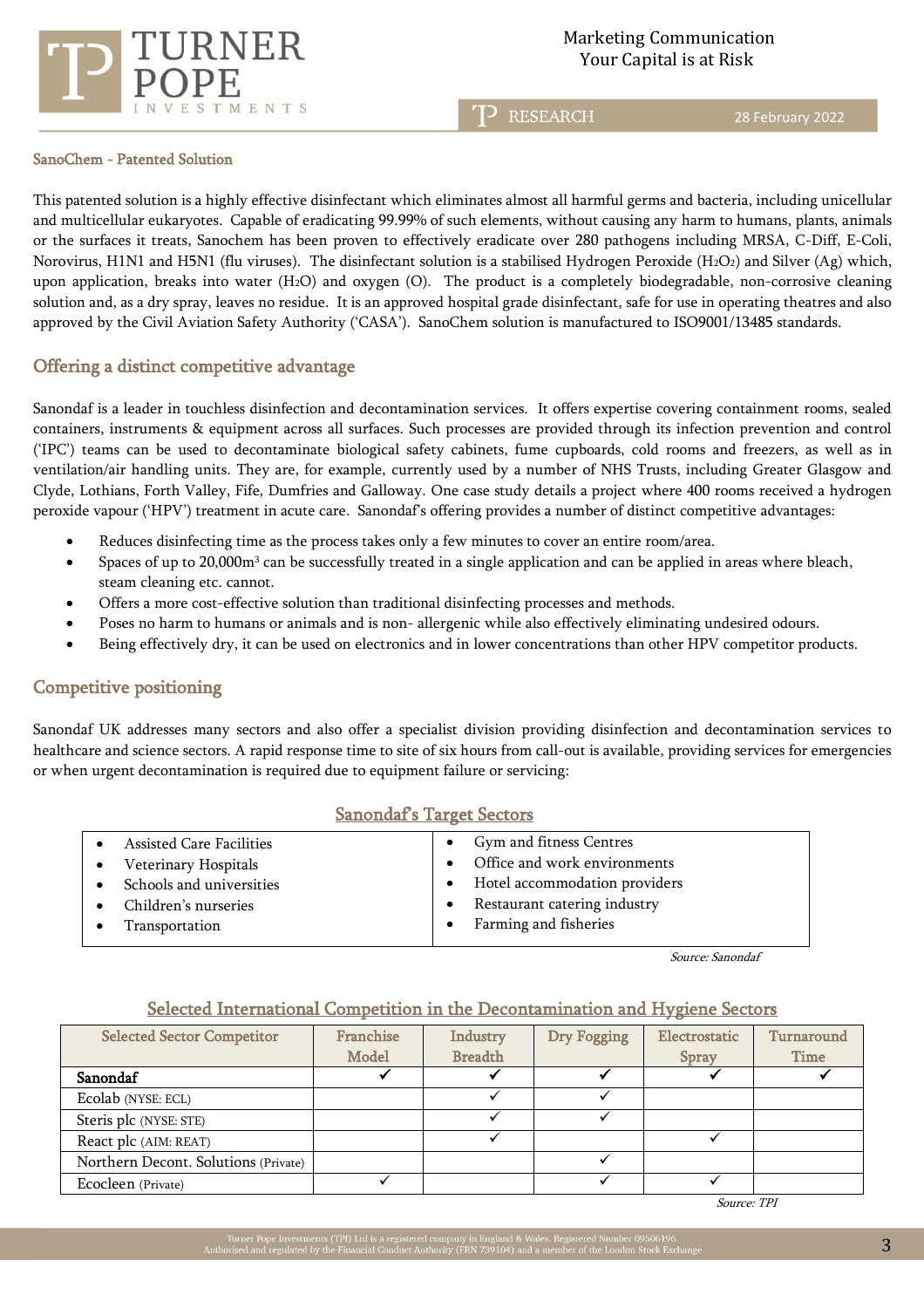

RESEARCH כדי

28 February 2022

# Global opportunity only now being recognised

The Pandemic dramatically highlighted an already urgent global need for heightened decontamination/sanitisation amongst international populations. After more than two years of contagion, in excess of 10 billion vaccination jabs and some 6 million recorded fatalities, the coronavirus (along with multiple mutations) finally appears to have begun a gradual transition to endemic status. While the direct human symptoms of the continuing condition are ultimately likely to be relegated to that of, say, influenza or a cold, governments worldwide not surprisingly call for significant ongoing containment while creating rapid early reaction teams/facilities to permit immediate response to the future emergence of any such viral infection. The scale of this long-term opportunity, which ultimately is likely to be subject to regulatory oversight, is only now being recognised. In this respect, prospective winners in what will undoubtedly be a highly competitive market environment, are likely to be those that can incorporate technology into their offering in order to simplify and accelerate a comprehensive, warranted one-stop service.

IIG Investment Team first became aware of Sanondaf some eight years ago, when it undertook clean room sanitation for the then AIM-quoted Collagen Solutions plc, where David Evans and Stewart White (no relation to Dr Stewart White) were Chairman and CEO respectively. The business opportunity then recognised for its leading-edge technological equipment and process, of course not only multiplied significantly but also became much more highly defined due to the emergence of COVID-19. Confidence in the prospective opportunity along with strong shareholder alignment, is being demonstrated through IIG's Board's subscription of c.£432,000 value (of the total £607,000 gross Subscription proceeds) at a 33.3% premium to the closing mid-market price on 24 February 2022. Stuart White, the largest vendor shareholder demonstrates similarly by choosing to leave c.£1 million of cash in TI; he will also retain shares in TI sufficient to ensure his issues capital participation in IIG remains below 29.9%. The subsequent Whitewash circular to IIG's shareholders is to be posted and general meeting convened within the next six months after which time, should the Whitewash have not occurred for whatever reason and, if permitted under IIG's Investing Policy's investment restrictions, if requested by Stuart White, the ordinary shares in Touchless Innovations will be purchased by IIG for cash on the same terms as the initial purchase.

# Valuation - IIG's implied cost of investment around just 6x the combined pre-tax profit

Based on annualised numbers for both TI and SF to end-December 2021, the combined business produced revenues of c.£3.62 million and pre-tax profits of c.£1.24 million. Assuming a total acquisition consideration of £7.35 million (based on the 22p subscription price), this suggests IIG paid slightly under 6x pre-tax multiple for the businesses, which compares well with, for example, AIMquoted REACT Group plc (AIM: REAT), which delivered an underlying pre-tax profit of £767,000 for its year-end September 2021. Based on REACT's market capitalisation of £10.29 million (as of 23 February 2022), its shares were trading on a adj. pre-tax multiple in excess of 13.4x and 12.9x EV/adj. EBITDA, which represents a multiple of more than twice that now being paid by IIG for the enlarged TI. Moreover, TPI considers that TI has both a superior business model and product offering.

## Appointment of Non-Executive Chairman and Chairman of the Investment Committee

David Evans, Chairman of IIG noted in his Group's first RNS release on Friday that, as part of the next stage of IIG's journey, it was his intention to commit to supporting its existing portfolio to help crystallize value over the medium term. In particular, he noted his intention to work with Dr Stewart White and his team to successfully execute the business plan, necessitating his standing down as Chairman.

Julian Baines, MBE will become the IIG's Non-Executive Chairman and member of the Remuneration Committee with immediate effect. David Evans, the current Executive Chairman of IIG, will continue to be Chairman of the Investment Committee, which also has Robert Naylor and Dr Stewart White as its members. David will also step down from the Board. Dr Stewart White will also remain Chair of the Group's Advisory Panel.

Julian was previously Chief Executive Officer and is now Non-Executive Chairman of EKF Diagnostics Holdings plc ('EKF'). During his tenure at EKF, he has successfully completed multiple fundraisings and the acquisition and subsequent integration of eight businesses in seven countries, building revenue from zero to over £40 million. Prior to joining EKF, Julian was group chief executive officer of BBI Holdings plc, where he undertook a management buyout in 2000, steered its AIM flotation in 2004 and was responsible for selling the business to Alere, Inc. (now part of Abbott Laboratories) in 2008 for approximately £85 million.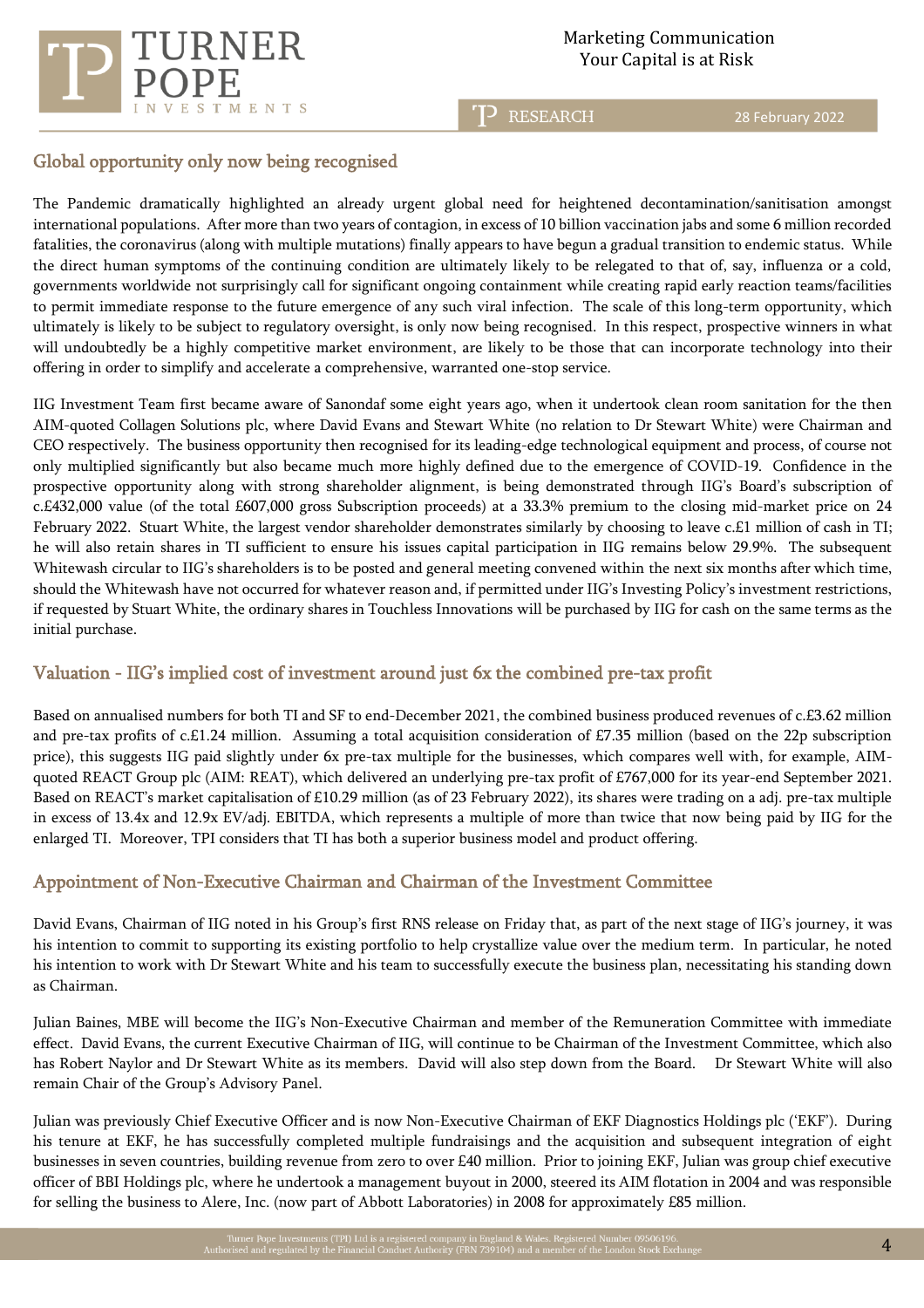

T<sup>2</sup> RESEARCH

28 February 2022

# THIS DOCUMENT IS NOT FOR PUBLICATION, DISTRIBUTION OR TRANSMISSION INTO THE UNITED STATES OF AMERICA, JAPAN, CANADA OR AUSTRALIA.

#### **Conflicts**

This is a non-independent marketing communication under the rules of the Financial Conduct Authority ("FCA"). The analyst who has prepared this report is aware that Turner Pope Investments (TPI) Limited ("TPI") has a relationship with the company covered in this report. Accordingly, the report has not been prepared in accordance with legal requirements designed to promote the independence of investment research and is not subject to any prohibition on dealing by TPI or its clients ahead of the dissemination of investment research.

TPI manages its conflicts in accordance with its conflict management policy. For example, TPI may provide services (including corporate finance advice) where the flow of information is restricted by a Chinese wall. Accordingly, information may be available to TPI that is not reflected in this document. TPI may have acted upon or used research recommendations before they have been published.

#### Risk Warnings

Retail clients (as defined by the rules of the FCA) must not rely on this document.

Any opinions expressed in this document are those of TPI's research analyst. Any forecast or valuation given in this document is the theoretical result of a study of a range of possible outcomes and is not a forecast of a likely outcome or share price.

The value of securities, particularly those of smaller companies, can fall as well as rise and may be subject to large and sudden swings. In addition, the level of marketability of smaller company securities may result in significant trading spreads and sometimes may lead to difficulties in opening and/or closing positions. Past performance is not necessarily a guide to future performance and forecasts are not a reliable indicator of future results.

AIM is a market designed primarily for emerging or smaller companies and the rules of this market are less demanding than those of the Official List of the UK Listing Authority; consequently, AIM investments may not be suitable for some investors. Liquidity may be lower and hence some investments may be harder to realise.

#### Specific disclaimers

TPI acts as sole broker to Intuitive Investments Group plc ('IIG') which is listed on the AIM Market of the London Stock Exchange ('AIM'). TPI's private and institutional clients may hold, subscribe for or buy or sell IIG's securities.

Opinions and estimates in this document are entirely those of TPI as part of its internal research activity. TPI has no authority whatsoever to make any representation or warranty on behalf of IIG.